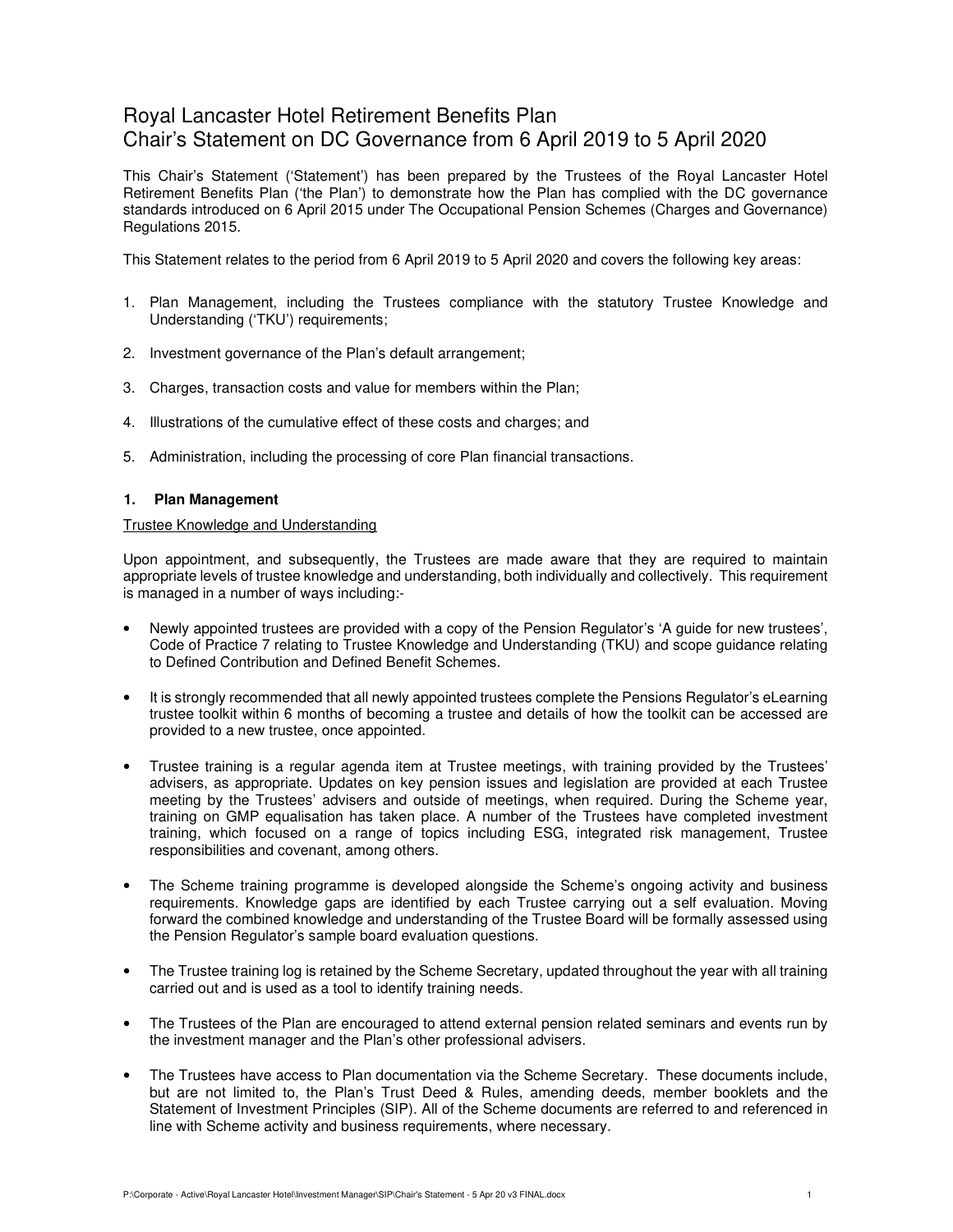• In addition to the knowledge and skills within the Trustee board itself, the Trustees have also appointed a number of professional advisers who provide specialist support and advice both at Trustee meetings and outside of meetings, as required. This includes the Plan's Third-Party Administrators, Legal Advisers, Investment Manager, Consultants, Auditors and Actuary.

Pooling all these resources together means that the Trustees are well equipped to exercise their duties and manage the Plan effectively.

#### Conflicts of duty or interest and Risk Management

Conflicts of duty or interest is a regular agenda item at the start of each Trustee meeting and, should any conflicts of duty or interest be declared by any Trustee, the required action will be decided by those present at the meeting. Such action may be for the conflicted Trustee to be excluded from the meeting or excluded from the particular item causing the conflict.

A table of potential conflicts is maintained along with a register of conflicts declared.

The Trustees also maintain a Risk Register which is reviewed, at least annually.

# **2. Investment governance and the Plan's default arrangement**

The current Statement of Investment Principles (SIP) was reviewed during 2019, agreed by the Trustees and signed on 30 September 2019. A copy of the SIP is included as Appendix A. The 2019 review of the SIP included updates on the following:-

- The duty to take into account financially material considerations over the appropriate time horizon. These considerations encompass ESG issues, including climate change, with the "appropriate time horizon" being the length of time that the Trustees consider is needed for the funding of future benefits by the investments of the Plan.
- Their stewardship obligations, that is, how rights relating to investments (including voting rights) are exercised.
- The extent to which non-financial matters are considered in the selection, retention and realisation of investments. These non-financial matters are the views of the members and beneficiaries including (but not limited to) their ethical views and their views in relation to social and environmental impact and present and future quality of life of the members and beneficiaries of the Plan.

A further review of the SIP is scheduled to take place during 2020 to address stewardship in more detail and revise the Trustees investment disclosure obligations. In particular, the Trustees will explain how they incentivise their appointed investment managers to align investment strategy with the Trustees policies and to make investment decisions based on long-term performance. The Trustees will include their annual disclosure on their engagement and voting practices.

The agreed process is for the Trustees to formally review the SIP immediately after any significant change in investment policy or every three years following completion of the Triennial Valuation. The next valuation being due as at 5 April 2020.

There has been no need to alter the Plan's investment default. The last change to the investment allocation took place in February 2017. However, each year the Scheme Actuary presents to the Trustees the results of the Actuarial Report. This is reviewed by the Trustees together with a review of the underlying investments held. This took place at the Trustee meeting held on 30 September 2019. Furthermore, the investment manager, Schroders, meet with the Trustees once a year to provide information on fund valuation, performance, objectives and any other relevant factors. The last meeting with Schroders took place on 4 March 2019. A formal review of the default strategy will take place following completion of the 5 April 2020 Triennial Valuation.

The Trustees main aims with regard to investment objective and strategy is to ensure that the assets, including those held in the contingency reserve, achieve a stable long-term return, ensuring that the Plan is able to at least meet the guarantees in place for members.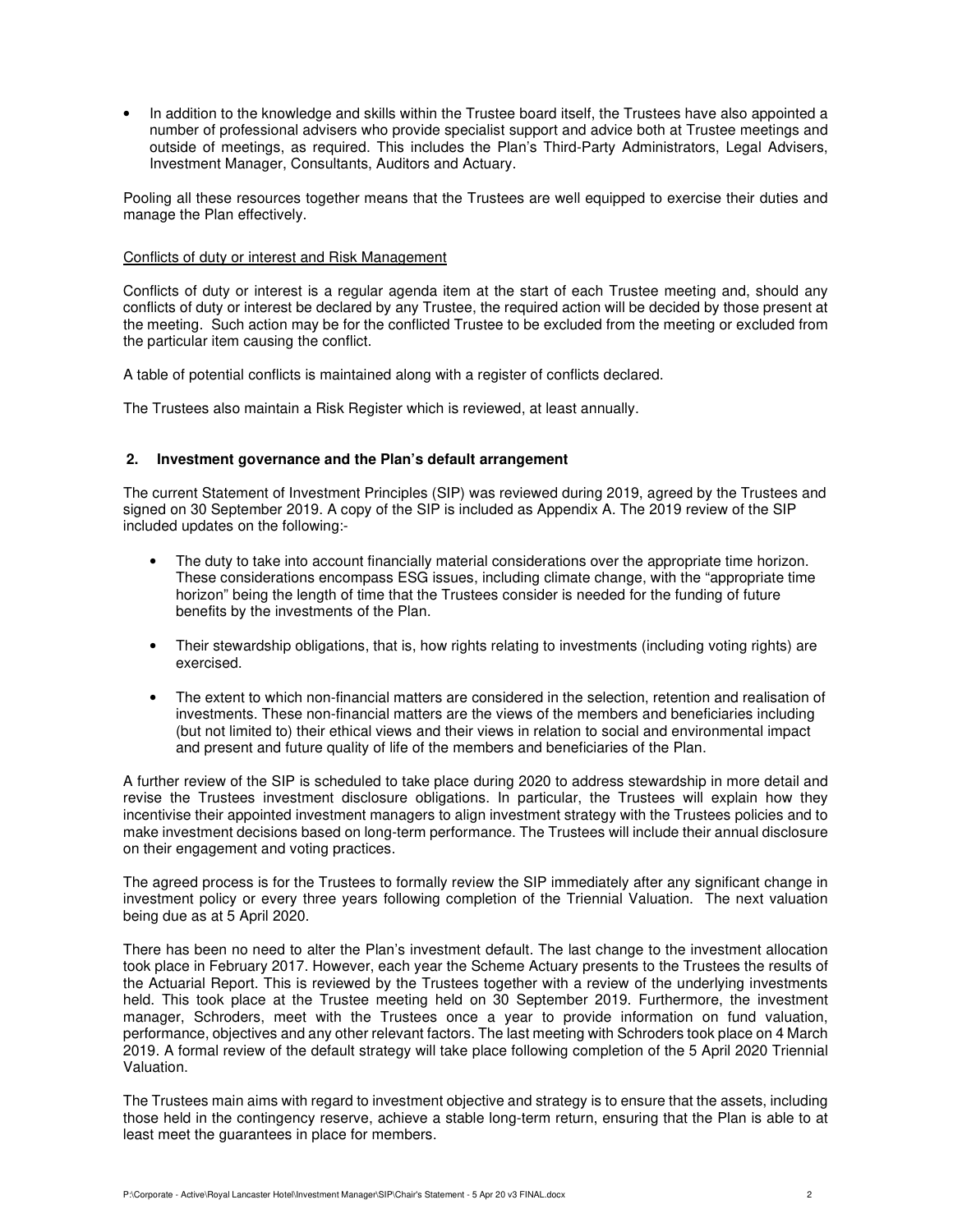The Trustees are aware that the arrangements for this Plan are different to those of a typical Defined Contribution arrangement and members do not face certain risks directly, as these risks are taken by the Plan through the provision of a final salary underpin and guaranteed minimum pension entitlement.

All assets are currently invested with Schroder Investment Management Limited.

For DB section members, investments are held in the Schroder Global Equity Fund, the Matching Index-Linked Gilt Fund (2058-2077) and the Matching Nominal Gilt Fund (2058-2077). The bond allocation ensures that the Plan liabilities are mostly matched and protected from interest and inflationary movements, there is now no need to transfer a member's assets from the global equity fund at retirement. Therefore, the assets currently held in the global equity fund will continue to be held beyond retirement.

For DC section members, the assets held in the bond fund were transferred to a shorter dated matching nominal gilt fund (2018-2037) with effect from 26 May 2017. The assets for these members are also invested in the Schroder Life Global Equity Fund until age 58. From age 58 they automatically begin switching into the shorter duration bond fund in seven equal tranches until their normal retirement date.

The Trustees believe that the investment structure and the default investment strategy for the Plan are appropriate and the Trustees monitor the suitability of this approach on an ongoing basis, with consultation from the Plan's advisors.

There is no self selection option available under the Plan.

The Trustees meet with the investment manager, Schroder Investment Management Limited, annually following which they review the performance of funds and consider the continued appropriateness of the current default arrangement. The Trustees last met formally with the investment manager on 4 March 2019.

# **3. Charges, transaction costs and value for money**

Transaction costs and charges borne by members may have a significant impact on their pension savings, so it is important the Trustees keep the levels of these deductions under review.

#### Member-borne costs and charges

The ongoing charges applicable to each of the investment funds at the year end are detailed below. The actual costs borne by individual members depend on the fund that the members are invested in:

| <b>Fund name</b>                                                    | Manager's fees | <b>Other fees</b> | <b>Total ongoing charge</b> |
|---------------------------------------------------------------------|----------------|-------------------|-----------------------------|
| Schroder Life Global Equity<br>Fund                                 | 0.50%          | 0.02%             | 0.52%                       |
| Schroder Life Matching<br>Index-Linked Gilt Fund<br>$(2058 - 2077)$ | 0.10%          | $0.00\%$          | 0.10%                       |
| Schroder Life Matching<br>Nominal Gilt Fund (2058-<br>2077)         | 0.10%          | $0.00\%$          | 0.10%                       |
| Schroder Life Matching<br>Nominal Gilt Fund (2018-<br>2037)         | 0.10%          | $0.00\%$          | 0.10%                       |

These charges are reflected in the unit price quoted by the investment manager, rather than being explicitly deducted from each member's fund. The actual costs borne by individual members depend on the fund, or combination of funds, that the members are invested in.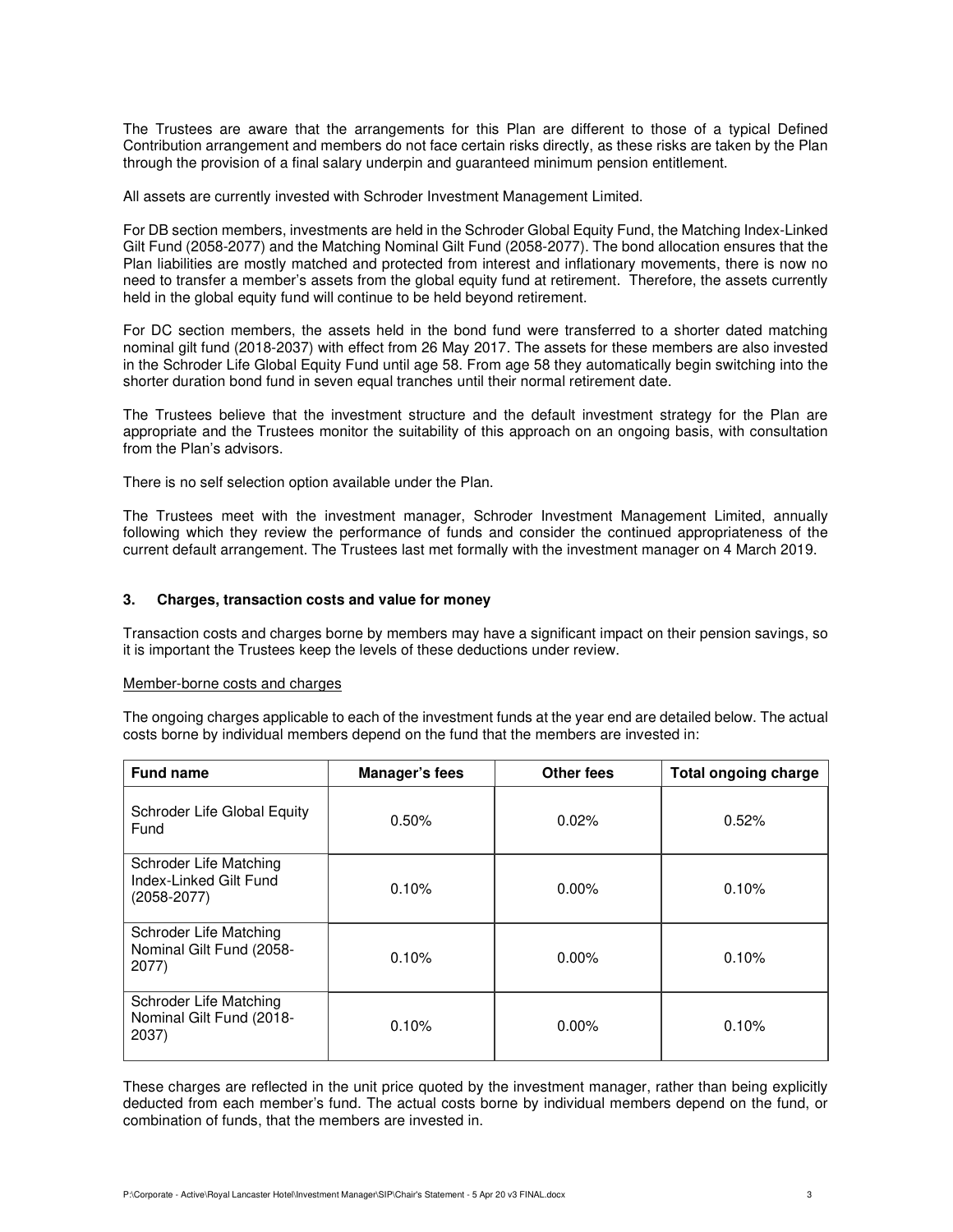All other costs associated with the services required to operate the Plan and support members, such as audit and communications, are met by the Principal Employer.

As the Plan is being used as a qualifying scheme for automatic enrolment, the charge controls on DC schemes do apply.

#### Transaction costs

The Trustees understand that they are required to assess and understand the different types and levels of transaction costs that are incurred by the Plan's investment funds and assess the value these costs deliver to members.

For all investment funds, including the default, there are additional charges incurred by members when transacting between different funds. These charges are included by the investment manager within the unit price offered to members and depend on whether members are buying into, or selling out of, a fund. Individual fund factsheets are available to members on Schroder's client website or from Goddard Perry Consulting Limited, the Plan's consultants and administrators.

The table below provides an estimate of the total explicit dealing costs incurred by each of the pooled funds over the year, after allowing for the dealing costs received by the pooled fund through the bid/offer spread from the dealing in units.

| <b>Fund name</b>                                                 | Explicit dealing costs (% within fund) |
|------------------------------------------------------------------|----------------------------------------|
| Schroder Life Global Equity Fund                                 | 0.16%                                  |
| Schroder Life Matching Index-Linked Gilt Fund<br>$(2058 - 2077)$ | 0.01%                                  |
| Schroder Life Matching Nominal Gilt Fund (2058-<br>2077)         | 0.03%                                  |
| Schroder Life Matching Nominal Gilt Fund (2018-<br>2037)         | 0.08%                                  |

The Trustees are not aware of any other transaction costs borne by members of the Plan.

#### Illustration of charges and disclosure costs

The following tables sets out an illustration of the impact of charges and transaction costs on the projection of an example member's pension savings.

The "before costs" figures represent the projected pensions savings assuming an investment return with no deduction of member borne fees or transaction costs. In comparison, the "after costs" figures represent the projected pension savings using the same assumed investment return after deducting the member borne fees (i.e. the AMC and all ongoing charges) and an allowance for transaction costs.

The illustration has been split between the active DC members with a DB underpin and the DC members. The funds used are the most popular, the highest and lowest risk.

The illustrations shown in the table below have been prepared in line with the statutory guidance published by the Department for Work & Pensions.

# **DC members with a DB underpin**

The funds used are:-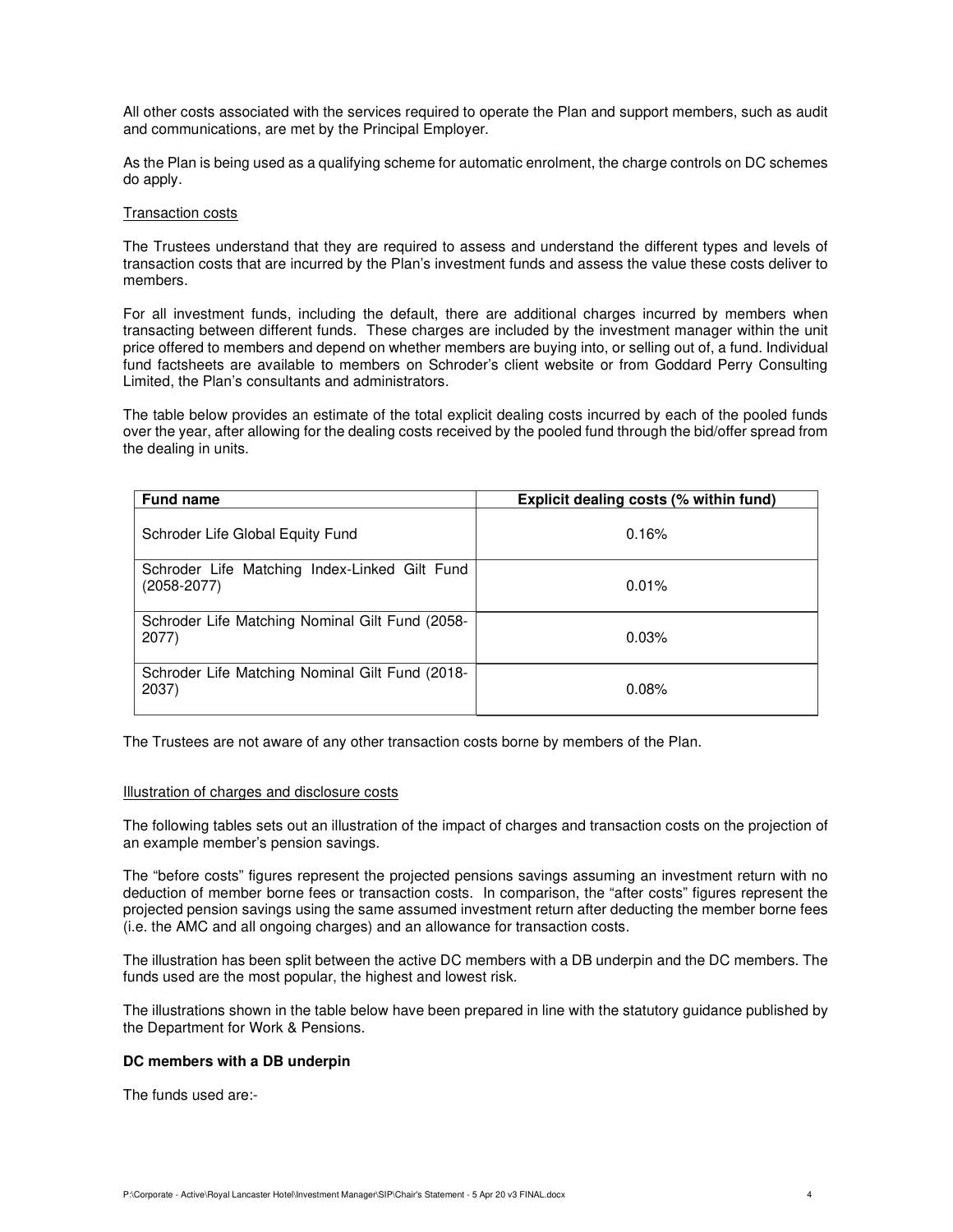- The most popular fund is also the highest before costs expected return this is the Schroder Life Global Equity Fund.
- The fund with the lowest before costs expected return this is the Schroder Life Index Linked Gilt Fund (2058-2077).

# **Projected pension pot in today's money**

| Years | Global Equity (most popular & highest return) |                      | Index Linked Gilt Fund (2058-2077)<br>(lowest return) |               |  |
|-------|-----------------------------------------------|----------------------|-------------------------------------------------------|---------------|--|
| from  |                                               |                      |                                                       |               |  |
| now   | <b>Before charges</b>                         | <b>After charges</b> | <b>Before charges</b>                                 | After charges |  |
|       | £492,721.00                                   | £492,721.00          | £492,721.00                                           | £492,721.00   |  |
|       | £522,735.90                                   | £488,954.83          | £496,313.74                                           | £495,818.40   |  |
|       | £553,895.68                                   | £516,121.37          | £499,844.74                                           | £498,858.57   |  |
| 3     | £586,244.28                                   | £544,176.85          | £503,314.96                                           | £501,842.46   |  |
|       | £619,827.32                                   | £573,150.56          | £506,725.33                                           | £504,770.98   |  |
| 5     | £654,692.19                                   | £603,072.81          | £510,076.76                                           | £507,645.03   |  |
| 10    | £850,033.23                                   | £768,043.67          | £525,980.99                                           | £521,228.91   |  |
| 15    | £1,085,658.20                                 | £961,885.07          | £540,541.57                                           | £533,578.45   |  |
| 16    | £1,138,323.39                                 | £1,004,550.47        | £543,301.37                                           | £535,908.96   |  |

# **Notes to illustrations**

- Values shown are estimates and are not guaranteed.
- Projected pension pot values are shown in today's terms.
- Inflation is assumed to be 2.5% each year.
- The starting pot size is £492,721.
- The starting salary is assumed to be £77,229.
- The projections assume that salaries increase in line with inflation to allow for prudence in the projected values.
- Contributions are assumed to be 16% (8% employer and 8% employee) less the Lower Earnings Limit per year.

# **DC members**

The funds used are:-

- The most popular fund is also the highest before costs expected return this is the Schroder Life Global Equity Fund.
- The fund with the lowest before costs expected return this is the Schroder Life Index Linked Gilt Fund (2018-2037).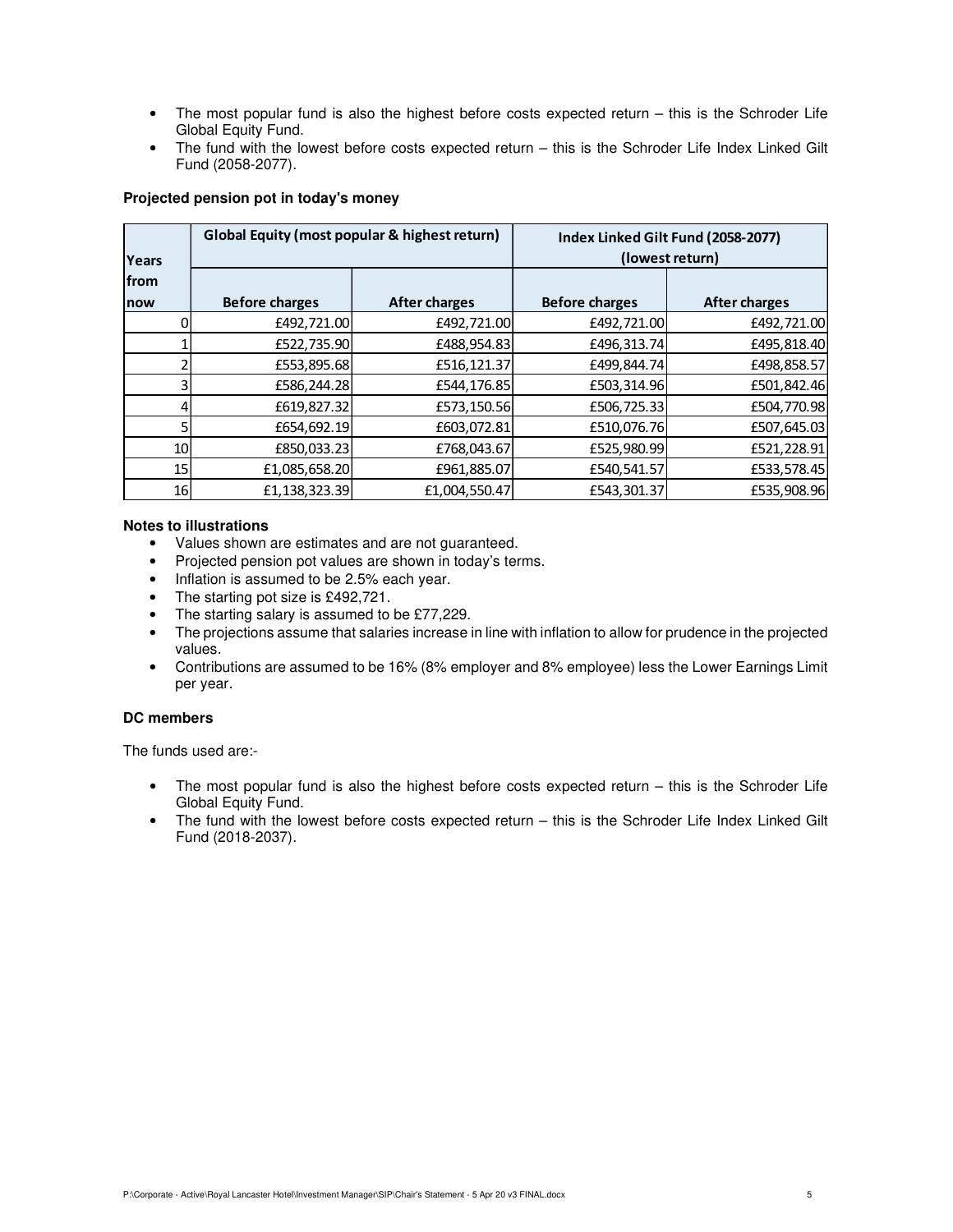# **Projected pension pot in today's money**

| Years           | <b>Global Equity</b><br>(most popular & highest return) |                      | Index Linked Gilt Fund (2018-2037)<br>(lowest return) |               |  |
|-----------------|---------------------------------------------------------|----------------------|-------------------------------------------------------|---------------|--|
| from            |                                                         |                      |                                                       |               |  |
| now             | <b>Before charges</b>                                   | <b>After charges</b> | <b>Before charges</b>                                 | After charges |  |
|                 | £41,096.00                                              | £41,096.00           | £41,096.00                                            | £41,096.00    |  |
|                 | £42,673.06                                              | £42,451.16           | £40,469.29                                            | £40,428.82    |  |
|                 | £44,310.64                                              | £43,851.01           | £39,852.13                                            | £39,772.46    |  |
|                 | £46,011.06                                              | £45,297.01           | £39,244.38                                            | £39,126.77    |  |
|                 | £47,776.73                                              | £46,790.70           | £38,645.91                                            | £38,491.56    |  |
|                 | £49,610.16                                              | £48,333.65           | £38,056.56                                            | £37,866.65    |  |
| 10 <sub>l</sub> | £59,888.27                                              | £56,845.95           | £35,241.91                                            | £34,891.07    |  |
| 15 <sub>l</sub> | £66,272.65                                              | £61,287.37           | £32,635.43                                            | £32,149.31    |  |
| 19              | £64,609.00                                              | £58,515.75           | £30,689.75                                            | £30,111.86    |  |

#### **Notes to illustrations**

- Values shown are estimates and are not guaranteed.
- Projected pension pot values are shown in today's terms.
- Inflation is assumed to be 2.5% each year.
- The starting pot size is £41,096.
- Contributions are assumed to be 0% per year.

#### Value for members

When assessing the charges and transaction costs which are payable by members, the Trustees need to think about whether the investments, options and the benefits offered by the Scheme represent good value for members when compared to other options available in the market.

There is no objective legal definition of "good value" and so the process of determining good value for members is not wholly objective and requires the Trustees to exercise their judgement following a detailed assessment. In doing so, the Trustees have been guided by TPR's value for members guide.

Charge controls apply to the default arrangements of certain occupational pension schemes that provide DC benefits and that are being used as qualifying schemes for automatic enrolment. The Scheme meets the requirement that no members' funds in a default arrangement are subject to charges in excess of a cap, as a simple percentage of members' funds, this limit is 0.75% per annum.

In addition, the Trustees believe that members of the Plan are receiving good value based on the following criteria:-

- there is membership support from the Trustees on day to day matters;
- knowledgeable help desk staff to answer member questions;
- a DB underpin is included for a section of members;
- the day to day administration has in general been managed efficiently;
- although only a small range of funds are available to members these have performed in line with their stated objectives. The investments are being reviewed and monitored on an ongoing basis, with consideration being given to a change of investment vehicle. This will be reviewed further as part of the triennial actuarial valuation due to be carried out as at April 2020;
- good Scheme governance, including a cyber security review carried out by the Principal Employer.

As part of the process to update their assessment, the Trustees revisited the outstanding areas previously identified where greater value for members could be added. A further update on any actions taken to improve value for members will be included within the next assessment and Chair's Statement.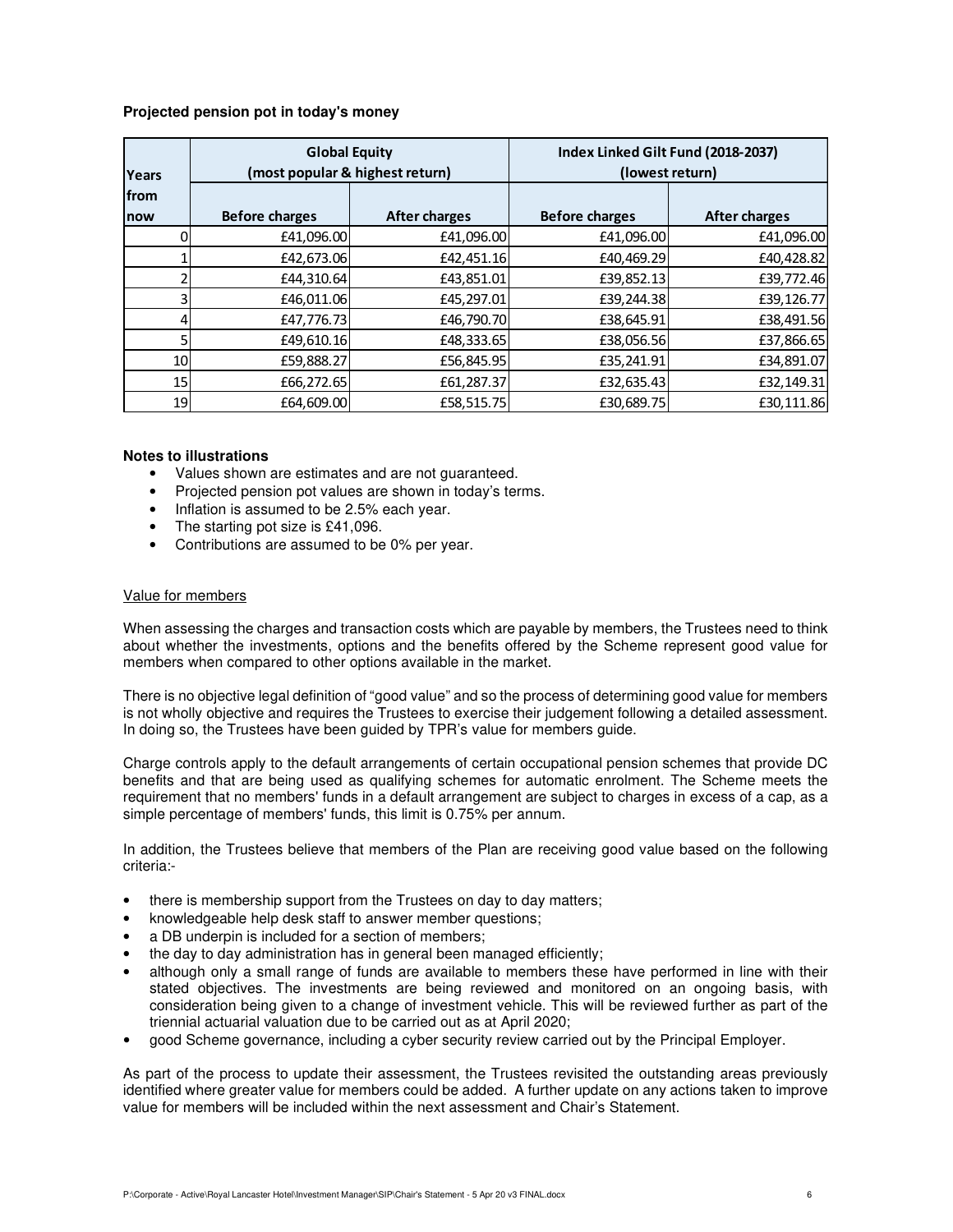# **4. Administration**

#### Processing core financial transactions

The Plan is open to active members and both member and employer contributions are paid across to the Plan by the Principal Employer each month and are processed by the Plan's administrator, GPC (some administration matters are delegated to HS Admin, a subsidiary of GPC), on behalf of the Trustees.

The processing of core financial transactions are regularly monitored by GPC who have documented internal control procedures that help to ensure that core financial transactions are processed promptly and accurately. These include controls and procedures to manage the receipt and timely investment of contributions, the accuracy of investment allocations, payments of benefits as well as individual transfers out and investment switches managed as part of the life-styling arrangement.

The Plan's administrator, GPC provides the Trustees with a governance report on administration issues at quarterly intervals. The Trustees use this information to review GPC processing, including core financial transactions and performance against agreed service levels.

| <b>Tasks</b>                            |    |    | Open at start New tasks Completed tasks Completed within SLA Open at end |  |
|-----------------------------------------|----|----|--------------------------------------------------------------------------|--|
| Ad hoc tasks                            |    |    | 100%                                                                     |  |
| General task                            | 21 | 21 | 100%                                                                     |  |
| NRD Disclosure letter                   |    |    | 100%                                                                     |  |
| <b>Administration Report</b>            |    |    | 100%                                                                     |  |
| Correspondence: Member & Third Party    | 4  |    | 100%                                                                     |  |
| Data Change - update                    |    |    | 100%                                                                     |  |
| Pension increase                        |    |    | 100%                                                                     |  |
| <b>Retirement Pack</b>                  |    |    | 89%                                                                      |  |
| Settlement                              |    |    | 100%                                                                     |  |
| Transfer out quote                      |    |    | 100%                                                                     |  |
| <b>Renewal &amp; Benefit Statements</b> |    |    | 100%                                                                     |  |
|                                         | 57 | 56 | 98%                                                                      |  |

Details of the Plan service levels for key administration tasks are summarised in the table below.

The performance achieved, as reported in the quarterly administration reports, is the percentage of cases HS Admin have completed within the 'Total elapsed time' targets.

Any exceptions or issues with administration or transaction processing identified through the quarterly reporting will be discussed with GPC (or HS Admin as necessary) to identify the root cause and they will be asked to confirm what measures are being taken to improve the Plan's processes in order to minimise the likelihood of repeat issues occurring and ensure transaction processing is as efficient as possible.

The Trustees review the information provided by GPC and consider whether it allows them to determine whether scheme processing is timely and accurate, or whether further reporting would be helpful in future.

In addition, the Trustees can also review GPC's (or HS Admin's as necessary) administration assurance reports (AAF 01/06) which sets out their controls and the results of independent testing of those controls. The report also includes details of GPC disaster recovery and business continuity plan.

Over the period covered by this Statement, the Trustees are satisfied that:-

- There have been no material administration errors in relation to processing core financial transactions; and
- All core financial transactions have been processed within a reasonable timeframe.

#### Plan data and record-keeping

The Trustees in liaison with GPC consider whether appropriate data is held regarding members of the Plan. This review ensures that "Common" and "Scheme specific" data, as defined by tPR, is assessed and an improvement plan is put in place, if required.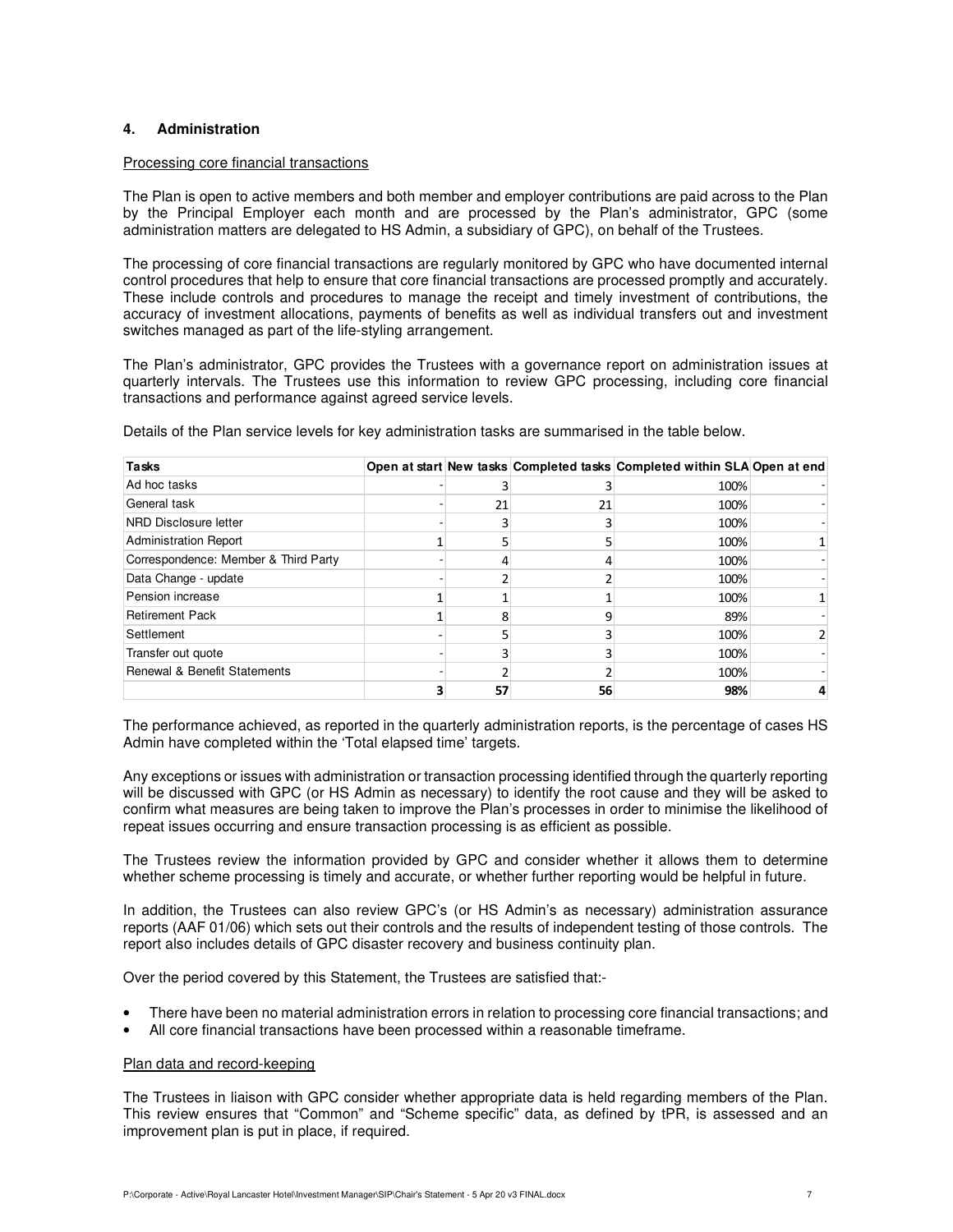As part of this process, GPC have carried out a tracing exercise during the Scheme year to ensure that the "Common" data held for members is correct and up to date and to also obtain additional data, such as email address.

The Plan's Common data score is measured on a daily basis and currently stands at 97.6%.

Signed

 $\bar{z}$ 

**Mohamed Gemei Date:** 15 September 2020 Signed by the Chair on behalf of the Trustees of the Royal Lancaster Hotel Retirement Benefits Plan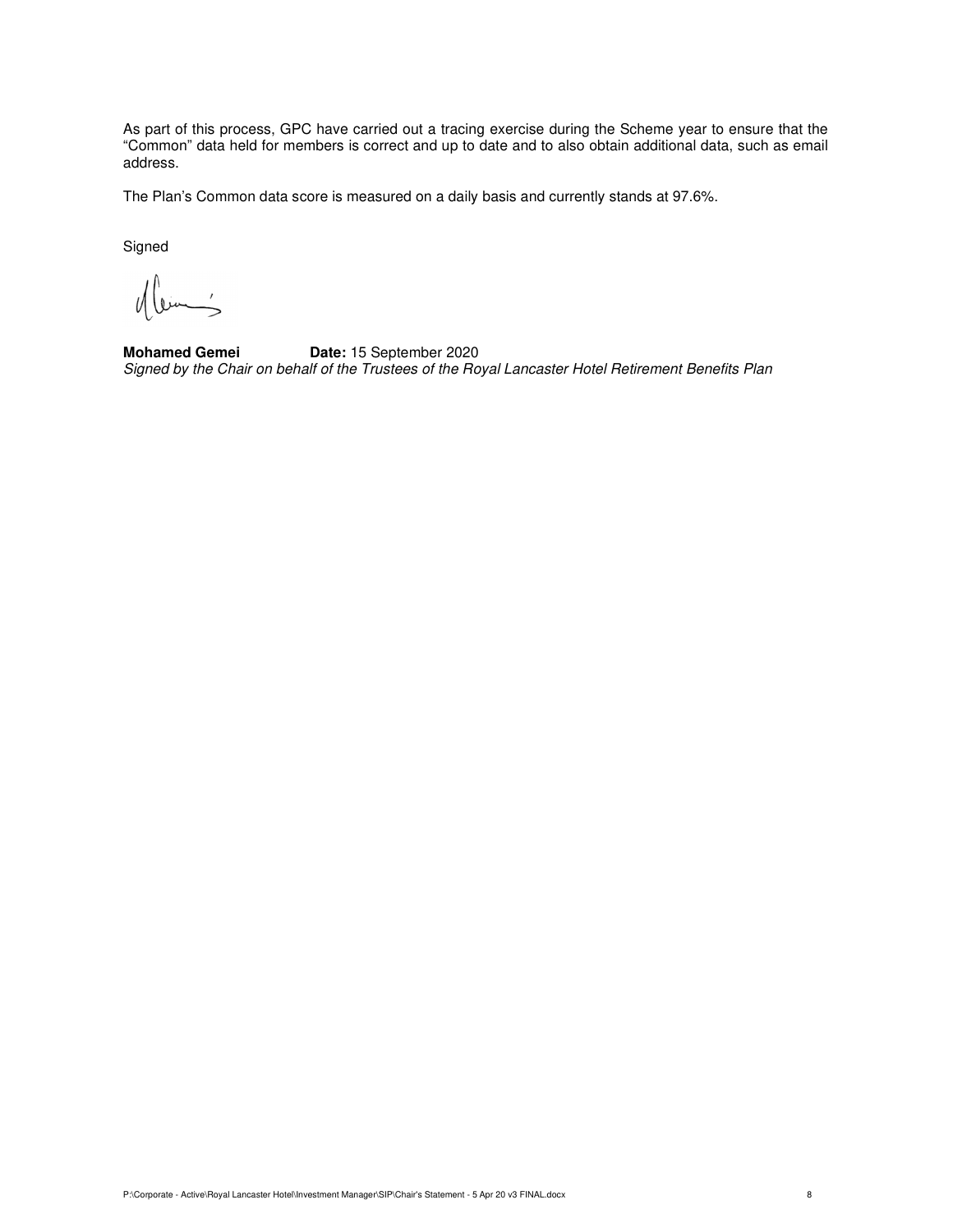# **Appendix A**

# **Royal Lancaster Hotel Retirement Benefits Plan**

# **Statement of Investment Principles September 2019**

# **Contents**

|    |                                      | Page           |
|----|--------------------------------------|----------------|
| 1. | Introduction                         | $\overline{c}$ |
| 2. | Decision Making                      | 3              |
| 3. | <b>Investment Objectives</b>         | 4              |
| 4. | Myners' Investment Principles        | $5 - 6$        |
| 5. | <b>Investment Strategy</b>           | $7 - 8$        |
| 6. | <b>Prescribed Matters</b>            | $9 - 10$       |
|    | Appendix 1: Third Party Arrangements |                |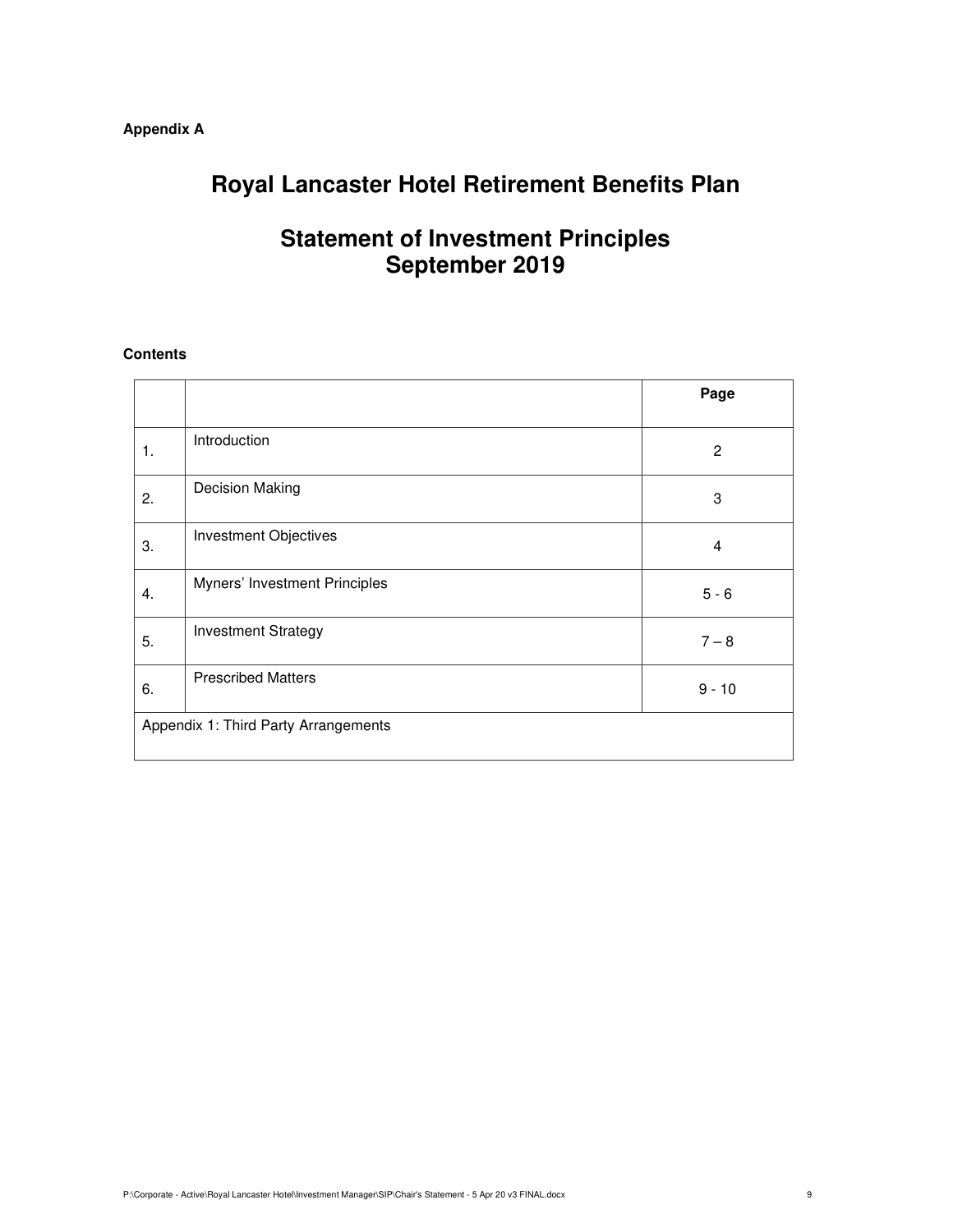#### **1. Introduction**

Under the Pensions Act 1995, as amended and the Occupational Pension Fund (Investment) Regulations 2005, trustees are required to prepare and review regularly a Statement of Investment Principles (SIP), dealing with a number of specific matters.

This statement sets out the principles governing decisions about the investment of the assets of the Royal Lancaster Hotel Retirement Benefits Plan (the "Plan"). Before preparing this Statement, the Trustees have obtained and considered written professional advice. The Trustees have also consulted with the Sponsoring Employer of the Plan.

This Statement supersedes the previous SIP prepared by the Trustees in September 2017.

The Plan's assets are held in trust by the Trustees, whose powers of investment are set out in the Trust Deed and Rules.

The Trustees regularly review this Statement on an ongoing basis, and will also do so in response to any material changes to any aspects of the investment arrangement. Any such review will again be based on written, expert advice and will be in consultation with the Employer.

# **Signed for and on behalf of the Trustees of the Royal Lancaster Hotel Retirement Benefits Plan:-**

| Signed: |  | Date: | 30 September 2019 |
|---------|--|-------|-------------------|
|---------|--|-------|-------------------|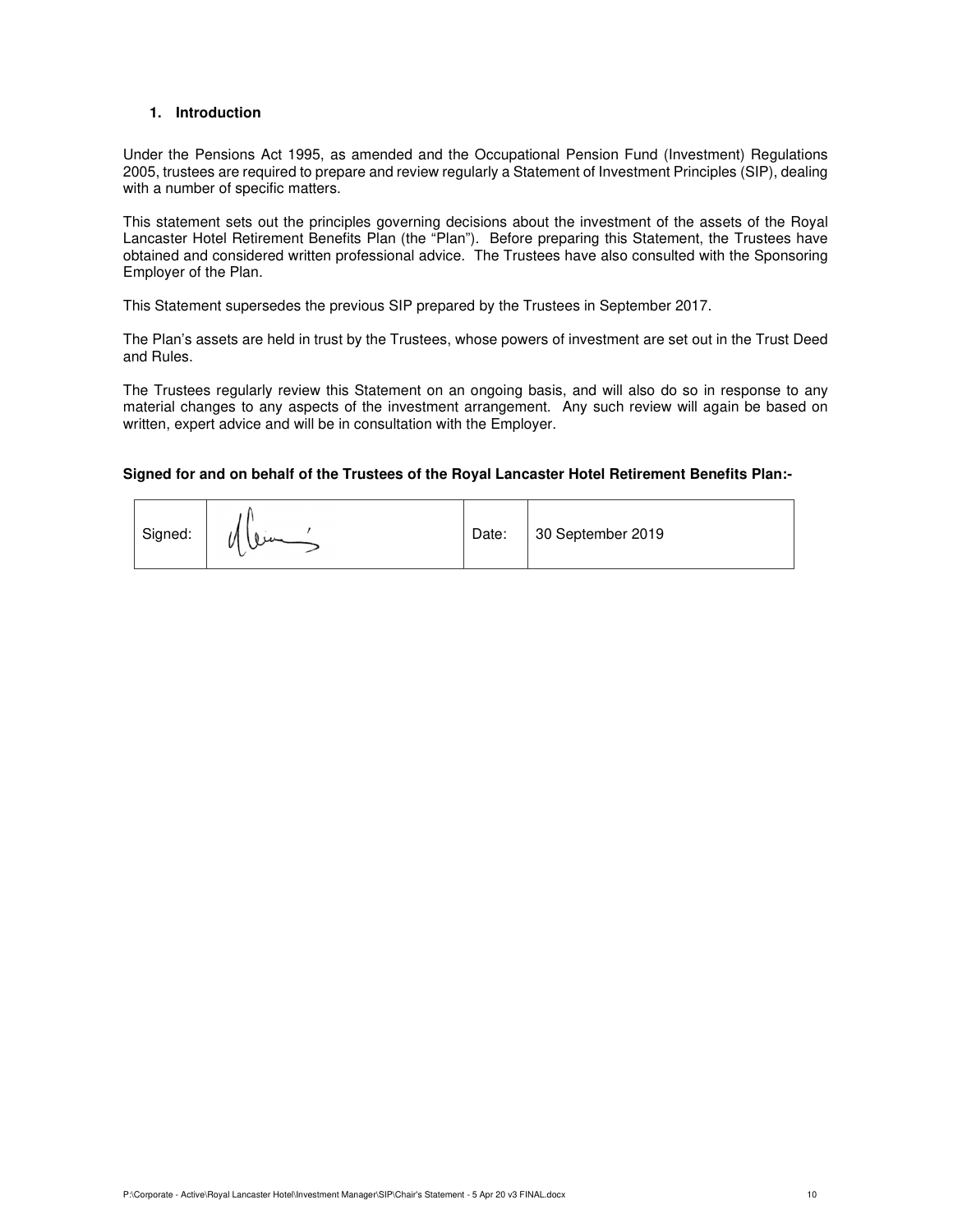# **2. Decision Making**

The Trustees distinguish between two types of investment decision:

Strategic investment decisions

These decisions are long term in nature and are formed by the objectives of the Plan.

The Trustees take all such decisions. Where appropriate, this is after receiving written advice from the investment consultant and consulting with the Employer. Examples of such decisions include:

- Setting investment objectives;
- Setting benchmarks;
- Setting member fund choices;
- Setting the balance between risk and reward;
- Drafting the Statement of Investment Principles; and
- Appointing and removing the investment manager.
- Any investment consultancy charges are levied on a time-cost basis. The Trustees believe that this is the most appropriate fee structure commission as any other payments may affect the impartiality of their advice.
- The investment manager is remunerated by ad valorem charges (a percentage of the value of the funds invested) based on the value of assets managed. The Trustees believe that this is the most appropriate fee structure.

Tactical investment decisions

These decisions are short term in nature and based on views of future market movements.

The Plan's assets are invested in actively managed funds, and in this case, the investment manager makes tactical decisions such as:

- Selecting individual stocks;
- Temporarily deviating from the stated investment mandate to take advantage of better market opportunities, but within the terms of the respective funds; and
- Timing of entry or exit from a market.

The investment manager is authorised and regulated by the FCA.

#### **3. Investment Objectives**

The Plan is regarded as a defined contribution arrangement. However, some members have a final salary guarantee attaching to their benefits as a result of their membership of a previous employer's scheme, from which a bulk transfer value was paid into the Plan.

Furthermore, all members have GMP liabilities which also form a final salary type guarantee of benefits. In addition to the members' defined contribution accounts, the Plan therefore also holds a contingency reserve, assessed by the Scheme Actuary as that which is necessary to cover the cost of the final salary guaranteed benefits in excess of the value of each member's defined contributions account.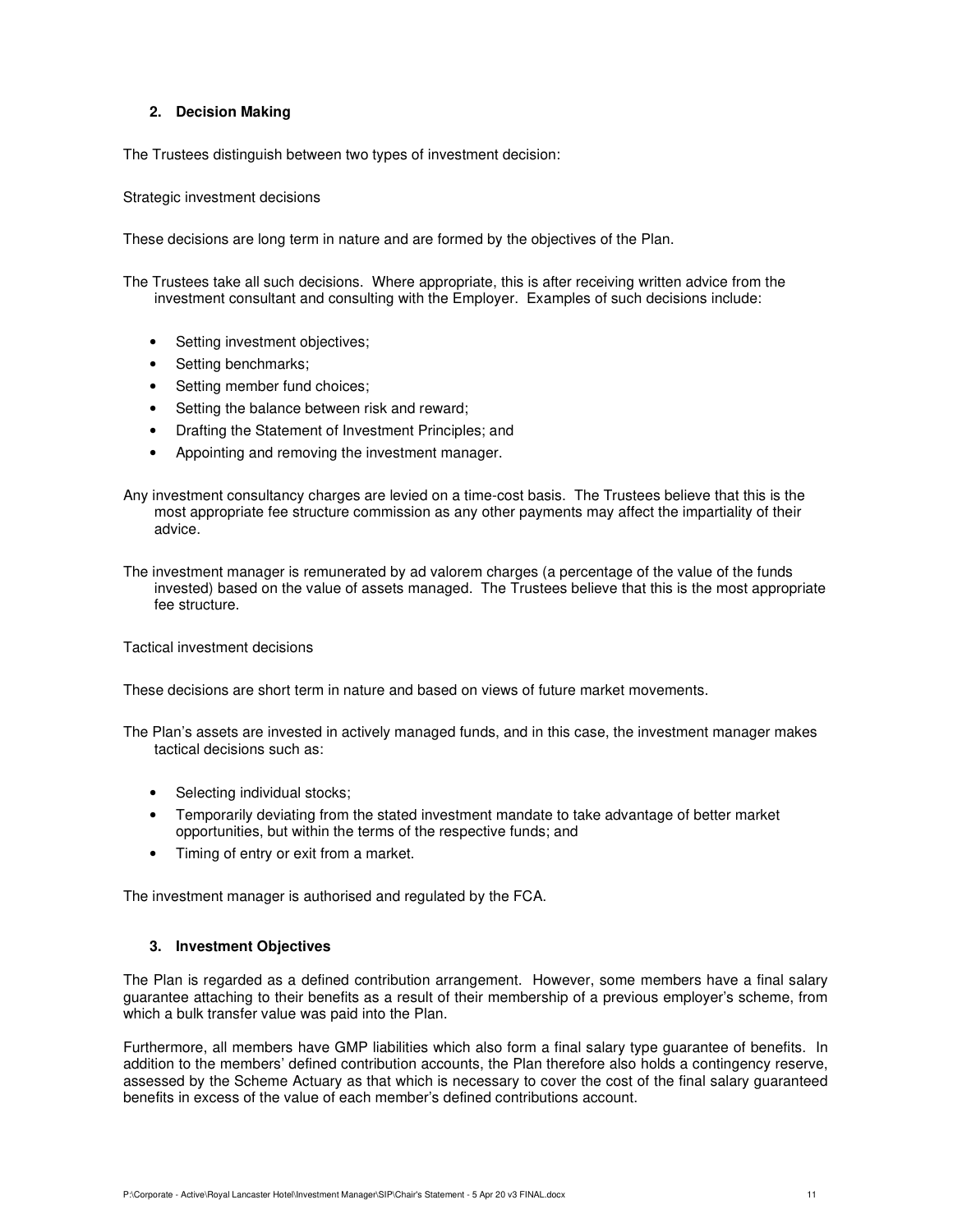The Trustees are mindful of their responsibility to provide members with an appropriate range of investment funds.

The Trustees recognise that members are exposed to different types of risk at different stages of their working lifetimes. Broadly speaking, four types of risk can usually be identified, as noted below:

- **Investment-Return Risk**: This is the risk that a member is not invested in those asset classes (principally equities) that are expected to yield the highest return over the long run. In particular, this is the risk that the return on a member's assets is insufficient to ensure that the value of the member's assets is higher than the guarantees in place.
- **Annuity-Rate Risk**: This is the risk that, when close to retirement, a member has not invested the part of his/her fund that will be used to purchase a pension in those asset classes (principally medium to long-dated UK Conventional Gilts), which protect against annuity-rate movements.
- **Lump-Sum Risk**: This is the risk that, when close to retirement, a member has invested the part of his/her fund that will be used to provide a tax-free lump sum in those asset classes (every type except cash) that are subject to volatility in capital value terms.
- **Market-switching Risk**: This risk arises when there is to be a switching between investment vehicles. The risk is that it is performed wholesale, thereby unnecessarily exposing members to the vagaries of the markets on a particular day.

The Trustees are mindful that the arrangements of this Plan are different from those of the typical Defined Contribution fund. Members of this Plan do not directly face the risks above as these risks are assumed by the Plan through the provision of final salary underpins.

The overall objective for the Trustees is, therefore, to ensure that the assets in the contingency reserve achieve a suitable stable long-term return, ensuring that the Plan is able to meet the guarantees in place for members.

In pursuit of this objective, assets in the contingency reserve are currently invested in a global equity fund.

#### **4. Myners' Investment Principles**

When the government published the results of the consultation into the NAPF recommendation at the end of 2008, they created a joint government Industry Investment Governance Group (IGG). One of their immediate tasks was to update the Principles for DC Schemes, which had not been specifically addressed by the last review. The Plan's adherence (or otherwise) to the latest (2010) DC Myners' Principles is set out below.

#### **Principle 1: Clear roles and responsibilities for investment decision-making and governance**

Roles and responsibilities in relation to investment decision-making and governance are clearly defined and communicated to interested parties.

The Trustees take responsibility for all investment decision-making issues. Furthermore, the Trustees review all decisions on a regular basis to ensure good governance of the Plan. Potential conflicts of interest are addressed at each meeting.

The Trustees have decided that their direct involvement and monitoring of corporate governance is not a viable option given the resources available to them. As a result, the Trustees have delegated the exercise of rights attached to their investments, including voting rights to the investment manager. The Trustees have requested that the manager follows the guidance within the Institutional Shareholders' Committee Statement of Principles with regard to corporate governance. The Trustees are aware of the corporate governance policies followed by the investment manager and find them acceptable.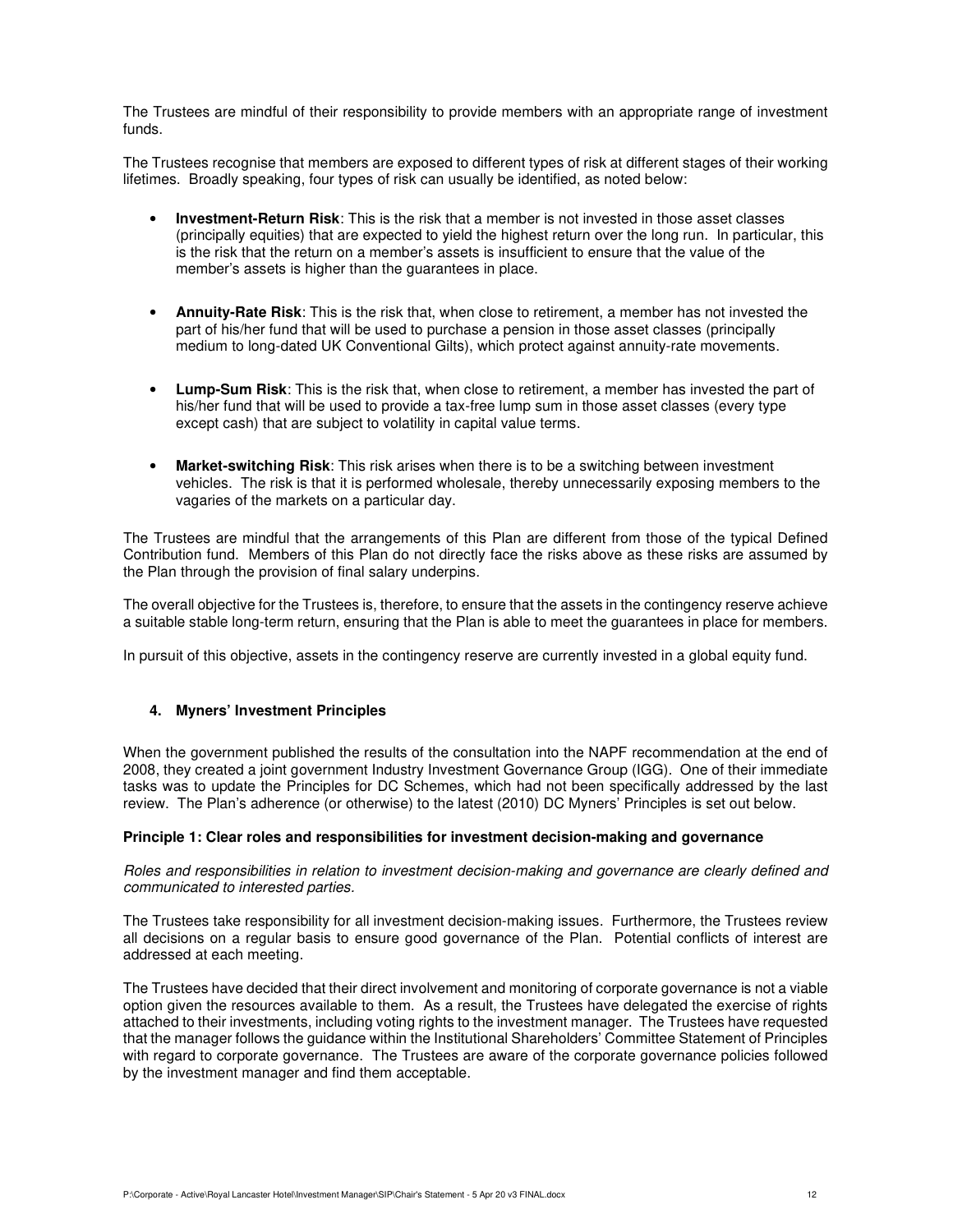#### **Principle 2: Effective decision making**

Decisions relating to investment governance are taken on a fully informed basis and the investment governance processes are sound

The Trustees make decisions by consulting with investment professionals that they feel are best equipped to give that advice. All member fund options are made in consultation with the Plan's investment consultants. The Trustees view that they have the appropriate skills for, and the board is run in a way that facilitates, effective decision making.

The Trustees also believe that they have sufficient time to undertake their trustee duties within working hours. They do not believe it is necessary to receive specific payment for their trustee duties.

The Trustees regularly review their investment decisions and exercise sufficient control to allow them to adapt and develop their strategy as circumstances and market conditions require.

The Trustees have considered the TPR's Trustee Toolkit and guidance on conflicts of interest.

#### **Principle 3: Appropriate investment options**

The investment options provided take account of a range of member risk profiles and needs are designed appropriately.

In May 2010, the Trustees reviewed the pre-retirement assets of Ex-Rank members. Following this review, these pre-retirement assets were transferred, from the balanced fund to a global equity fund, managed by Schroders.

The rationale for moving these assets to global equity fund was to provide exposure to higher expected returns. All members were invested in the global equity fund for the period up until retirement and then from retirement, a member's assets were then transferred to the bond fund, from which the pension is paid to the member.

However, as a result of Schroders decision to close the bond fund, the Trustees reviewed the range of replacement matching gilt and index-linked funds and in March 2017 the assets held in the bond fund were transferred to a long dated matching nominal gilt fund (2058-2077) and a long dated matching index-linked gilt fund (2058-2077). As the new allocation to these funds ensures that the liabilities are mostly matched and protected from interest and inflationary movements, there is now no need to transfer a member's assets from the global equity fund at retirement. Therefore, the assets held in the global equity fund continue to be held there beyond retirement.

For DC section members, the assets held in the bond fund were transferred to a shorter dated matching nominal gilt fund (2018-2037).

The Trustees believe that this structure best meets the needs of members.

#### **Principle 4: Appropriate default strategy**

An investment strategy which is offered for members who prefer not to make a choice is designed appropriately.

Contributions from Ex Rank members are currently invested in the global equity fund and these will be retained there at retirement, as by being invested in the longer duration bond funds the interest and inflation rate risks are now almost completely hedged for the duration of the liability. Pensions are now paid to retired members from the global equity fund in order to retain the hedged position. Given the minimum benefit guarantees in place, the Employer has set aside a contingency reserve, to meet any shortfall in members' benefits.

For DC section members, their assets are also invested in the global equity fund until age 58. From age 58 they automatically begin switching into the shorter duration bond fund in seven equal tranches until their normal retirement date.

The Trustees believe that this is a suitable default strategy for the Plan and would monitor the suitability of this approach over time, with consultation from the Plan's advisors.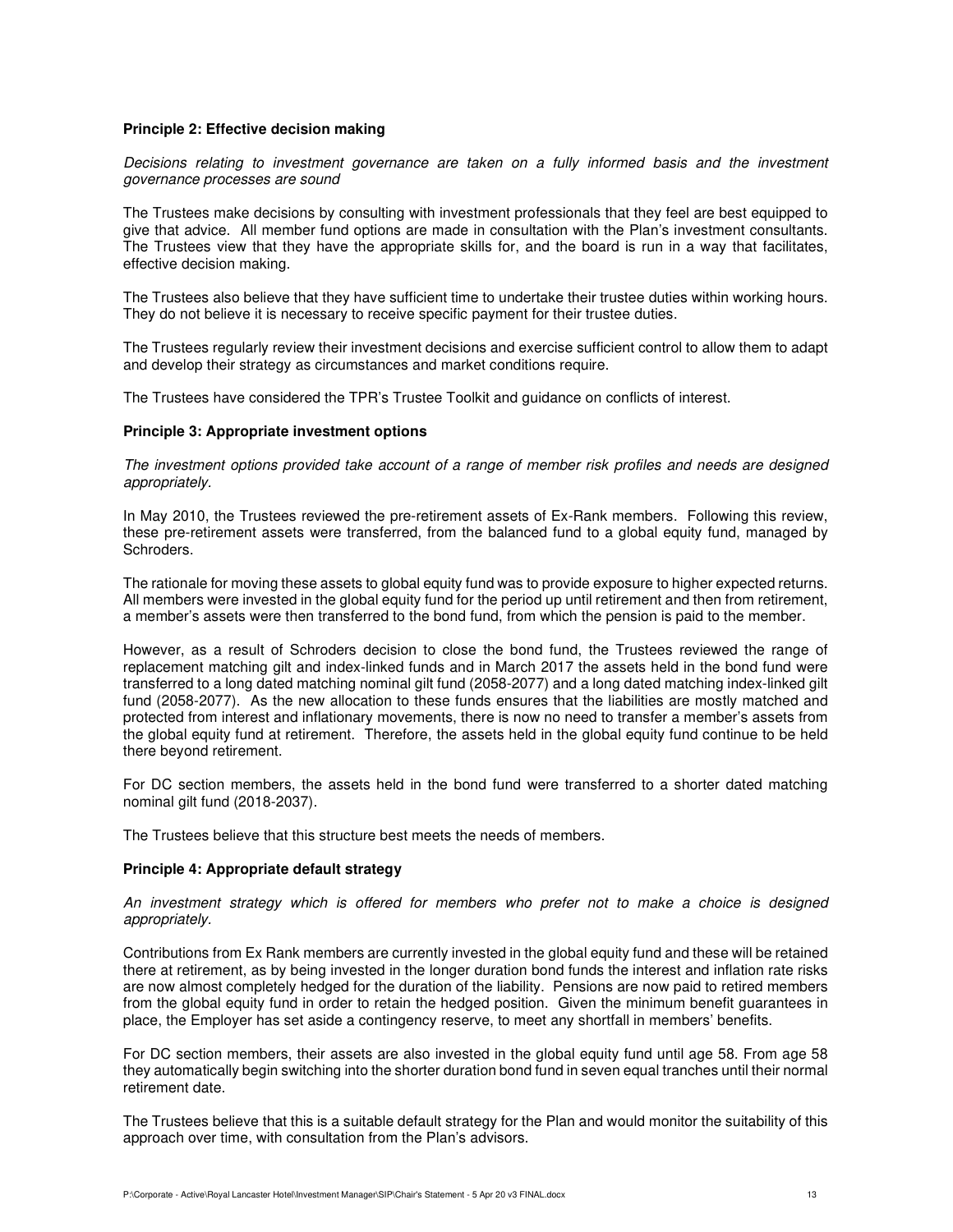#### **Principle 5: Effective performance assessment**

The performance of investment options is monitored.

The Trustees are invested with Schroders who provide the Trustees with regular information on each funds' performance.

The Trustees spend an appropriate amount of time and resources reviewing and managing each investment option.

The Trustees monitor the suitability of any investment wrapper and are prepared to swap to other arrangements when appropriate and on the basis of appropriate advice.

#### **Principle 6: Clear and relevant communication with members**

Clear information on the investment options and their characteristics that will allow members to make informed choices is provided.

The Trustees set out information on the decision-making and investment governance of the Plan in this Statement of Investment Principles.

The Trustees take and act on advice received from their appropriate advisors, which includes their investment consultant.

The Trustees believe that they are adhering to the spirit of the updated Myners' investment principles.

#### **5. Investment Strategy**

The Plan is regarded as a defined contribution arrangement. However, some members have a final salary guarantee attaching to their benefits as a result of their membership of a previous employer's scheme, from which a bulk transfer value was paid into the Plan.

Furthermore, all members have GMP liabilities which also form a final salary type of benefits. In addition to the members' defined contribution accounts, the Plan also holds a contingency reserve, assessed by the actuary as necessary to cover the cost of the final salary guarantee benefits in excess of the process of each member's defined contribution account.

The Plan's assets are currently invested wholly with Schroders in the following funds:

| <b>Pooled Fund</b>                                               | <b>Benchmark</b><br>Index | <b>Target</b>                                                                                                           |
|------------------------------------------------------------------|---------------------------|-------------------------------------------------------------------------------------------------------------------------|
| Schroder Life Global Equity Fund                                 | MSCI World<br>Index       | To outperform the benchmark by<br>2 to 2.5% per annum over rolling<br>3-year periods.                                   |
| Schroder Life Matching Nominal Gilt Fund<br>$(2058 - 2077)$      | n/a                       | To provide a return in line with<br>that of a portfolio of fixed interest<br>gilts consistent with the maturity<br>band |
| Schroder Life Matching Index-Linked Gilt Fund<br>$(2058 - 2077)$ | n/a                       | To provide a return in line with<br>that of a portfolio of index-linked<br>gilts consistent with the maturity<br>band   |
| Schroder Life Matching Nominal Gilt Fund<br>$(2018 - 2037)$      | n/a                       | To provide a return in line with<br>that of a portfolio of fixed interest<br>gilts consistent with the maturity<br>band |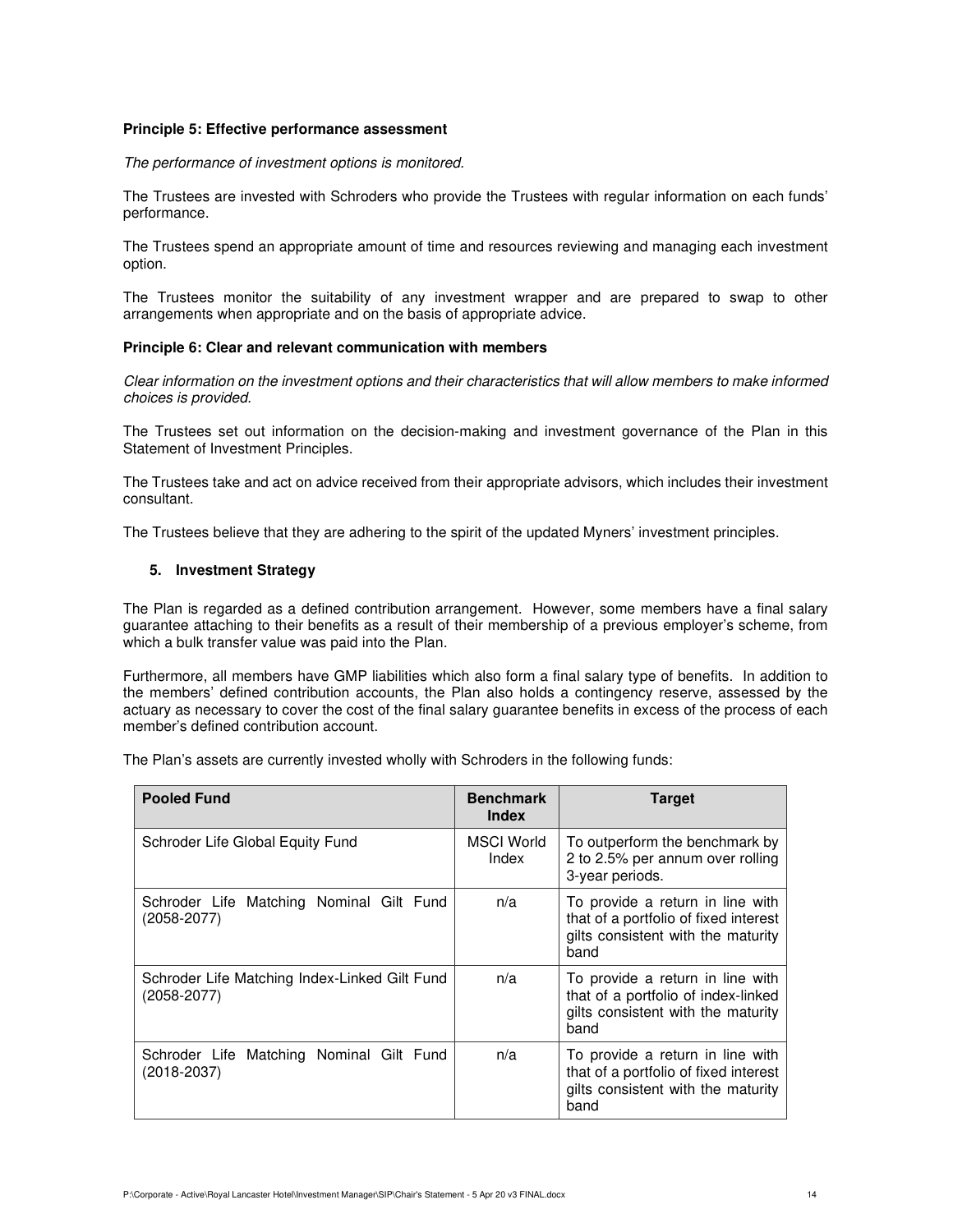In February 2017, as a result of Schroders decision to close the Schroder Life Long Dated Sterling Bond Fund, the Trustees reviewed the range of replacement matching gilt funds. The review looked at how best to protect the Plan's liabilities from movements in interest rates and inflation, with fixed interest gilts offering interest rate protection by moving in the same way as the Plan's liabilities and index-linked gilts offering inflation protection by moving in the same way as inflation linked benefit increases to changes in inflation.

Following the review, in March 2017 the assets for Ex Rank members held in the Schroder Life Long Dated Sterling Bond Fund were allocated to a long dated matching nominal gilt fund and a long dated matching indexlinked gilt fund in the following proportions:-

- Schroder Life Matching Index-Linked Gilt Fund (2058-2077): 65%
- Schroder Life Matching Nominal Gilt Fund (2058-2077): 35%

The new allocation to these funds ensures that the liabilities are mostly matched and protected from interest and inflationary movements and therefore member assets can continue to be held in the Schroder Life Global Equity Fund beyond their retirement date.

For DC section members, their assets are invested in the Schroder Life Global Equity Fund and then automatically begin switching into a new shorter duration Schroder Life Matching Nominal Gilt Fund (2018- 2037) with effect from age 58 in seven equal tranches.

Prior to this strategy, the pre-retirement assets for Ex-Rank members were disinvested completely from the Schroder Life Managed Balanced Fund and invested in the Schroder Life Global Equity Fund. Under that strategy, contributions from all members were invested in the Schroder Life Global Equity Fund for the period up until retirement. From retirement, the monies were then transferred to the Schroder Life Long Dated Sterling Bond Fund, from which pensions to members were paid.

Historically, the Plan had a lifestyle strategy in place. Under this lifestyle strategy, contributions from members would be invested in the Schroder Life Managed Balanced Fund up until the age of 58. From the age of 58 to the age of 65, monies were switched over annually to the Schroder Life Long Dated Sterling Bond Fund. This lifestyle strategy was discontinued in 2010. The reason that the strategy was discontinued was that, in recent years as a result of the increasing cost of annuities, all retirees' funds experienced shortfalls against quoted annuity values. It was felt that this situation would continue and would result in there being no likelihood of any members' fund experiencing a surplus (against the minimum guarantee benefit) at retirement in the future.

#### **Additional Voluntary Contributions (AVCs)**

The Plan provides a facility for members to pay AVCs to enhance their benefits at retirement. Members are offered this facility through Schroder Investment Management Limited to invest their AVCs. Members participating in this facility receive an annual statement confirming the total AVCs paid in the year and the total fund value including their AVCs and the main Plan values.

#### **6. Prescribed Matters**

#### **Introduction**

This section covers those matters prescribed in Section 35 of The Pensions Act 1995, the 1999 amending regulations and The Pensions Act 2004.

#### **Choosing Investments**

The assets of the Plan are invested in pooled vehicles. Ownership is therefore units in unit trusts.

The Trustees are mindful of the underlying distribution of assets in the unit trusts. In particular, the Trustees regard the distribution of the Plan's assets as appropriate to meet the objectives and needs of members.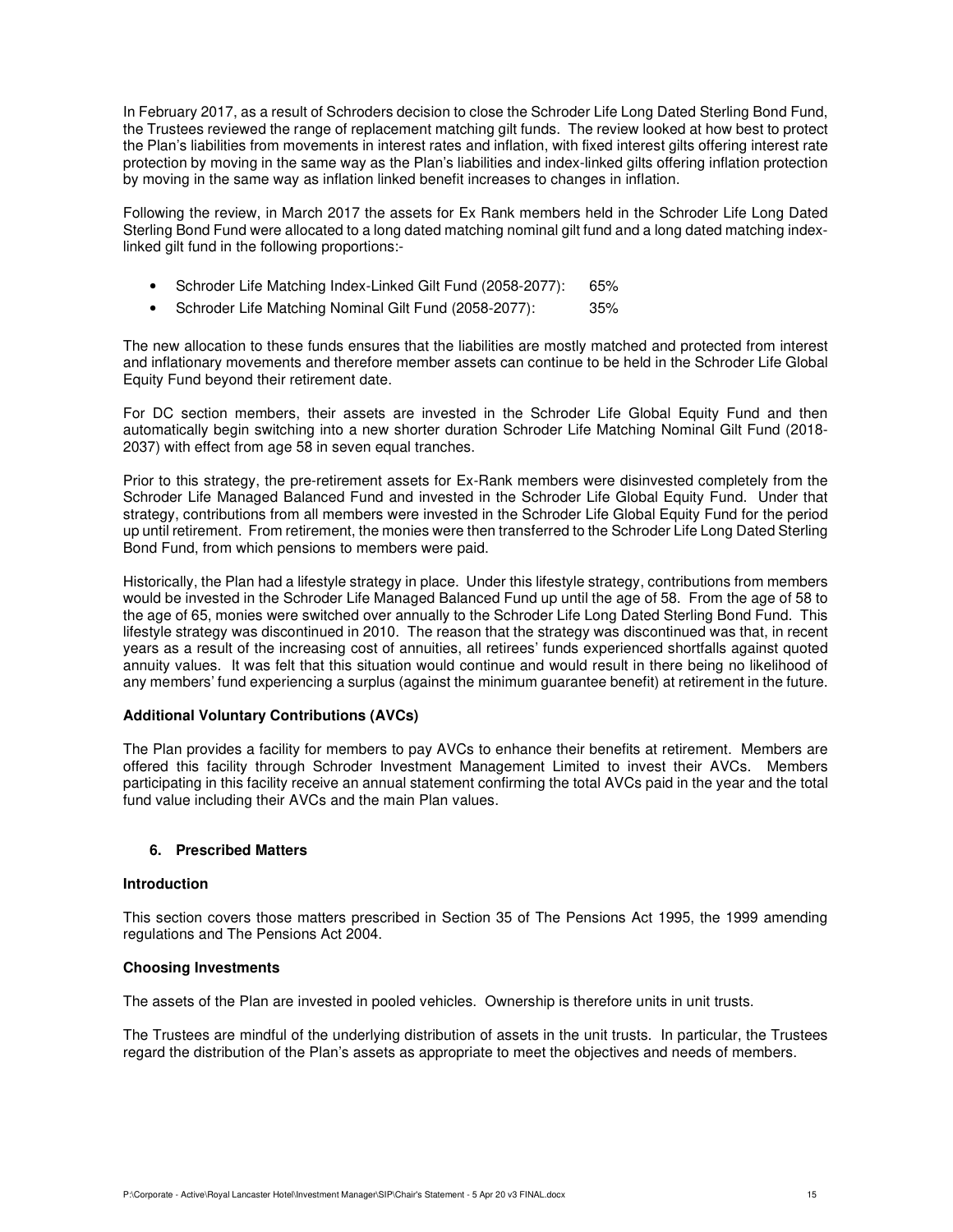## **Kinds of Investments**

The Trustees recognise that the investment manager may, upon instructions, invest in the following asset classes on behalf of the Plan:

- UK equities
- Overseas equities
- Corporate bonds
- **Gilts**
- Cash
- **Property**

### **Balance between Investments**

The Trustees recognise the advantages of diversification between UK equities, overseas equities, corporate bonds and gilts from the perspective of:

- Reducing the risk that results from investment in any one particular market; and
- Enhancing return.

## **Risk**

The Trustees pay close regard to the risks that may arise to Plan members from the lack of diversification of investments. They believe that the investment policies to be followed by the investment manager have adequate regard to the need to diversify within each asset class as well as in terms of stock selection.

Under the provisions of the Pensions Act 2004, the Trustees must now state their policy on the ways in which risks are to be measured and manged. These are set out below.

#### **Manager risk:**

- Is measured by the expected deviation of the prospective risk and return, as set out in the manager's objectives, relative to the investment policy.
- Is managed by monitoring the actual deviation of returns relative to the objective and factors supporting the manager's investment process.

#### **Liquidity risk:**

- Is measured for the Plan by the level of cash flow required by the Plan over a specified period versus the amount of liquid assets that the Plan has.
- Is managed by investing in pooled funds that are readily realisable.

#### **Political risk:**

- Is measured by the level of concentration of any one market leading to the risk of an adverse influence on investment values arising from political intervention.
- Is managed by regular reviews of the actual investments relative to policy and through regular assessment of the levels of diversification within the existing policy.

# **Corporate governance risk:**

- Is assessed by looking at the investment manager's policy toward corporate governance.
- Is managed by taking such policies into account when selecting managers.

#### **Expected Return on Investments**

Gilts – providing that they are held to maturity, and ignoring reinvestment risk, the return on gilts over their lifetime will be the current Gross Redemptions Yield (GRY).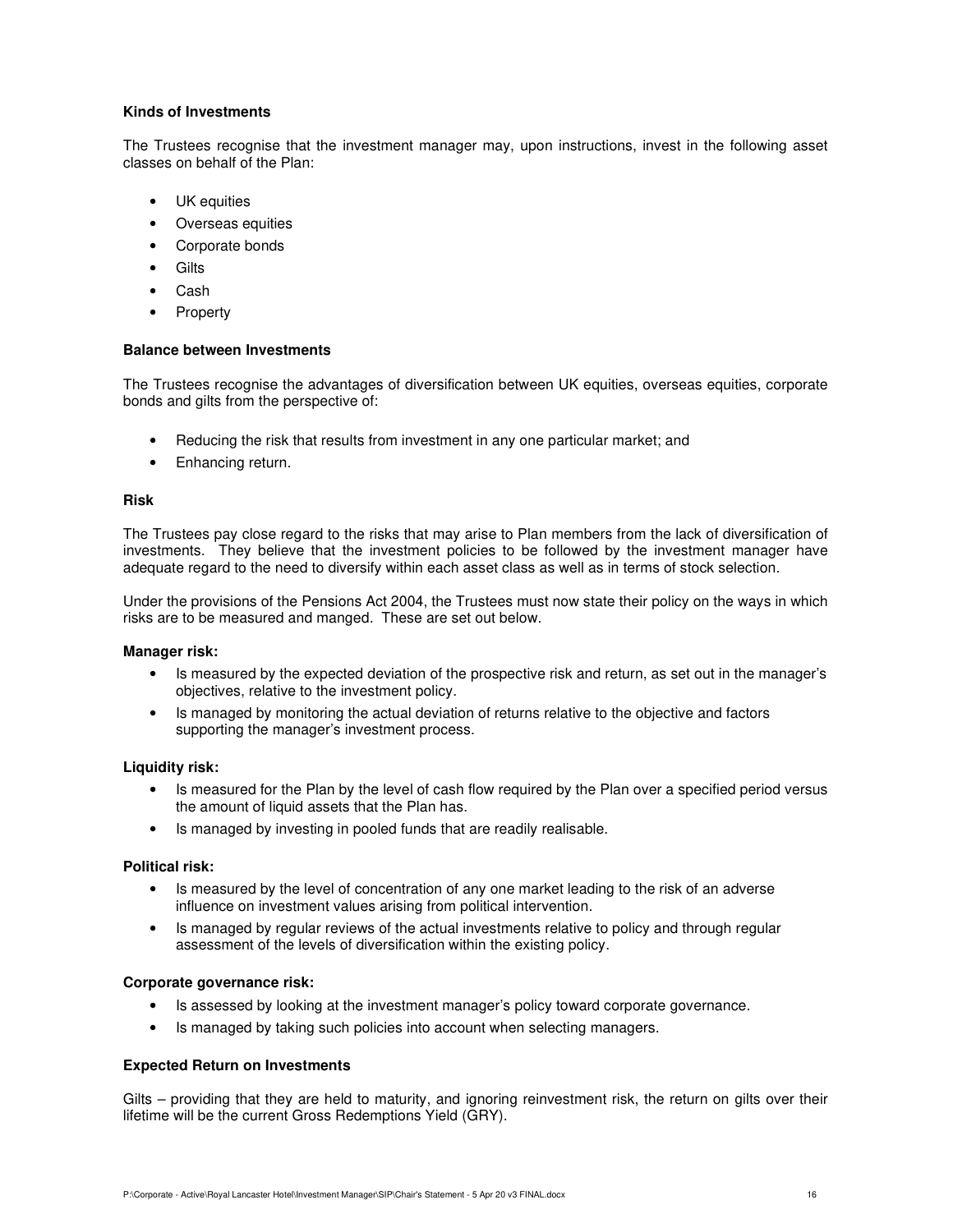The Trustees' expected investment returns for other asset classes are expected investment returns for other asset classes are expressed relative to this GRY:

- The Trustees expect UK and overseas equities to return between 2%p.a. to 4%p.a. over gilts over the long term.
- The Trustees expect corporate bonds to return between 0.5% p.a. to 1% p.a. over gilts over the long term.
- The Trustees expect cash to underperform gilts between 0.5% p.a. to 1% p.a. over the long term.

#### **Realisation of Investments**

The Plan's assets are invested in the investment manager's pooled vehicles, which in turn invest in securities traded on recognised exchanges. The Trustees conclude that the majority of the Plan's investments can be realised if necessary.

# **ESG Risk**

This the risk of adverse performance due to ESG related factors including climate change. This is addressed by ESG assessment at the point of investment with the Manager where applicable, or by requesting information on the ESG policies adopted by the Investment Manager.

#### **Other Risks**

#### **Corporate Governance and Stewardship Policy**

The Plan investments are made via pooled investment funds, in which the Plan investments are pooled with those of other investors. As such, direct control of the process of engaging with the companies that issue these securities, monitoring and voting, whether for corporate governance purposes or other financially material considerations, is delegated to the Investment Managers.

The Trustees' policy on the exercise of rights attaching to investments, including voting rights, is that these rights should be exercised by the Investment Managers on behalf of the Trustees having regard to the best financial interests of the beneficiaries. This policy is reviewed regularly.

#### **Financially material investment considerations**

These considerations which include the above "risks" can affect the long-term financial performance of investments and can (but do not have to) include environmental, social and governance factors (otherwise known as ESG) where relevant. The Trustees delegate considerations of financially material factors to the Investment Managers, who considers these factors for funds that are available to beneficiaries through the default arrangement and as self-select funds, when making funds available on its investment platform. All references to ESG relate to financial factors only. All references to ESG also include climate change.

ESG factors and stewardship are considered in the context of long-term performance, by the Trustees (in conjunction with its advisors) as part of the manager selection criteria. This review occurs before funds are approved for investment. For invested funds, the Trustees request the Investment Manager monitor ongoing compliance with ESG and other factors, like stewardship, as a part of overall engagement.

#### **Non-Financially material investment considerations**

The Trustees do not at present take into account non-financially material factors (such as members' ethical considerations, social and environmental impact matters or future quality of life considerations for members and beneficiaries) when making investment decisions as part of the default arrangement, as there is no likely common view on any ethical matters which members are likely to hold.